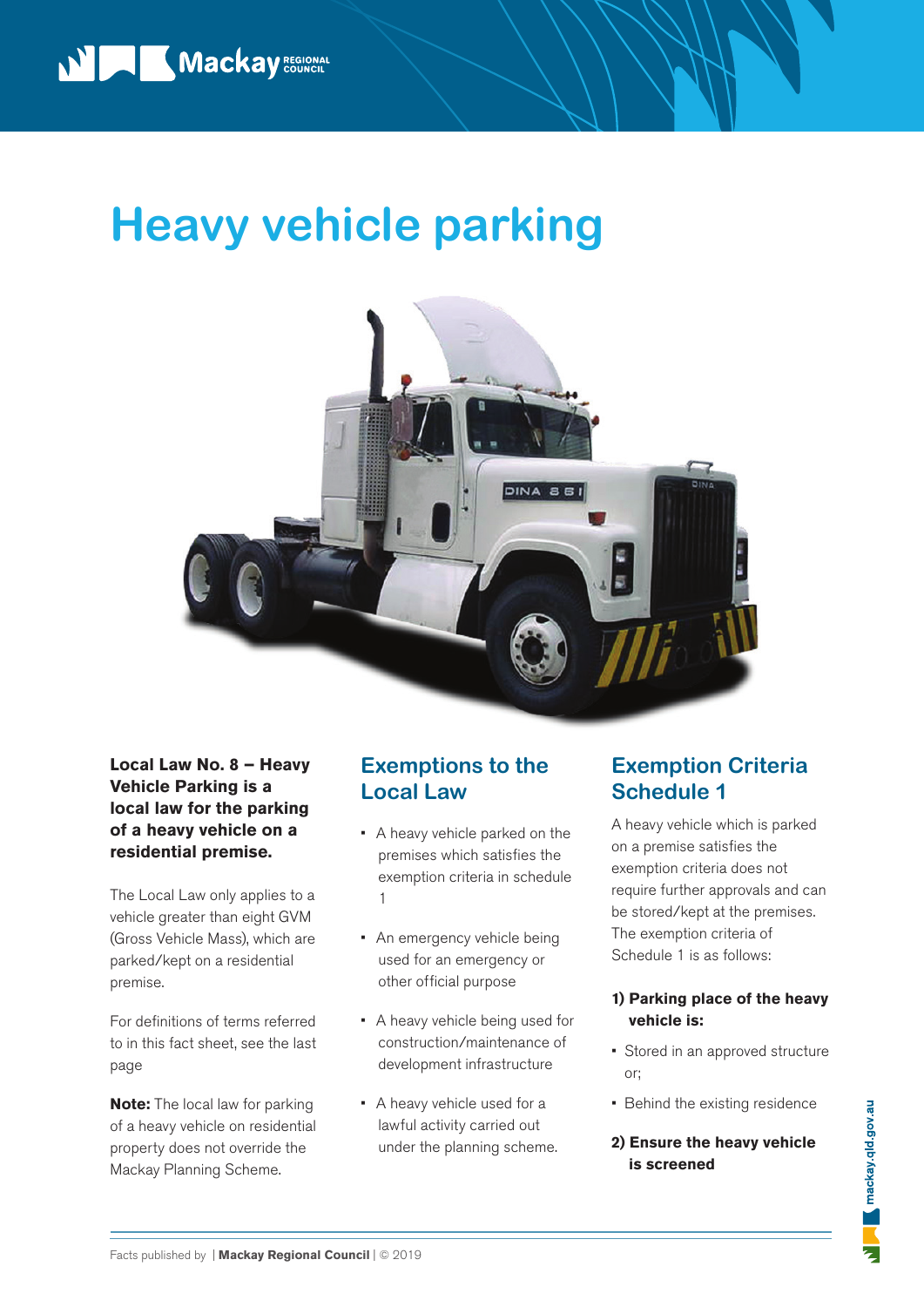

## **Heavy vehicle parking**

- **3) A person parking the heavy vehicle on the premises:**
- Must not carry materials which are hazardous, noxious or offensive goods or materials e.g livestock
- Must not unload or load goods for the heavy vehicle, other than equipment ancillary to the operation of the heavy vehicle
- **4) If fitted with a refrigeration unit, it must not be operational whilst parked.**
- **5) Minor maintenance must be carried out between the hours of:**
- a) 7am to 6pm Monday to Saturday; and
- b) 9am to 5pm Sunday and public holidays
- **6) Engine running times on the premises must not be more than:**
- a) if the heavy vehicle is not towing a trailer - 5 minutes
- b) if the heavy vehicle is towing a trailer – 10 minutes
- **7) The heavy vehicle enters and exits the premises in a forward direction.**



## **Application**

An application to council is only required where the storing of the heavy vehicle cannot comply with schedule 1. An application will cost \$445 and must include, but is not limited to:

- 1) ownership, registration, address and trading name
- 2) site plan to scale the location of the heavy vehicle parking
- 3) a written statement which states the applicant has attempted or consulted with each neighbouring residence within a 50-metre radius of where the heavy vehicle will be parked.

## **Heavy Vehicle Parking FAQ's**

### **What sort of conditions will be applied to an approval?**

Conditions that may be applied to an approval are listed within the local law.

Heavy vehicles will be required to be screened from the neighbouring residence/s. This can be achieved using but not limited to any of the following methods

- Strategic vegetation
- Landscaping
- Existing residence
- Shed.